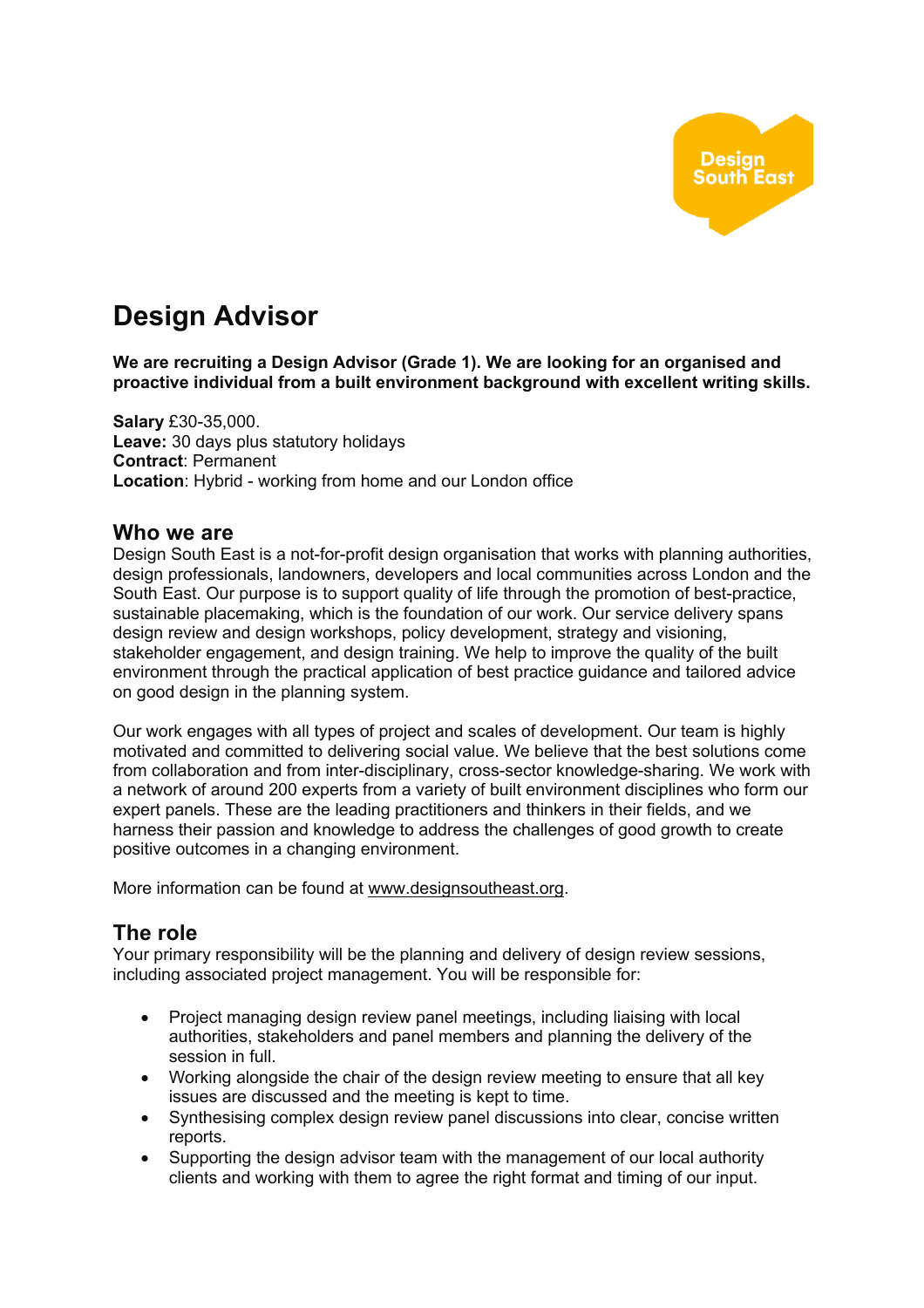- Capturing the impact of the design review sessions you manage and writing case studies.
- Contributing to the planning, development and delivery of workshops.
- Supporting the delivery of our learning events.
- Developing and maintaining accurate records in our CRM system, keeping data up to date and GDPR compliant and compiling this information to enable the planning, preparation and delivery of client meetings, presentations, reports and annual reviews.

### **Who we are looking for**

The role is focussed on design review though you will also contribute to the delivery of workshops and training events. You will need to show us you have the following experience and qualities:

- A built environment education to minimum honours degree level or equivalent and/or a built environment professional qualification.
- At least 1 year of post-qualification experience as a built environment professional, working in planning, design or policy.
- Proven project management skills.
- Excellent written communication skills, particularly report writing with the ability to synthesise complex discussions and information into concise, clear written reports.
- Excellent verbal communication skills.
- Knowledge of key issues relating to planning legislation/policy and the operation of local government
- Understanding of the tools, techniques and principles of architecture and/or urban design and able to cite best practices examples
- Experience of working autonomously but also as part of a team
- Experience of working on projects that bring together different disciplines and stakeholders.

We work with local authorities and their stakeholders across the wider south-east region and the successful candidate will be required to travel across the region.

This is an opportunity to broaden you understanding of design within the planning process and we are open to applications from all design and planning disciplines. You will use your expertise to help local authorities and their stakeholders deliver well designed places that deliver social value for their communities.

We do not expect you to have experience of delivering design reviews. We will provide a full induction programme to introduce you to the process and train you in its delivery.

Our team comprises Grade 1, 2 and 3 Design Advisors. This is a Grade 1 position. We offer opportunities to continuously develop your skills and knowledge. We also provide for career development within Design South East, enabling you to take on more responsibility, including contract and client management, and to take a lead on the development of services for the clients you manage.

# **How to apply**

To apply please send the following to martine@designsoutheast.org:

- an up-to-date CV (max 2 pages of A4)
- a covering letter explaining why you are motivated to work for Design South East

The application deadline is **12 noon Friday 24 June 2022.**